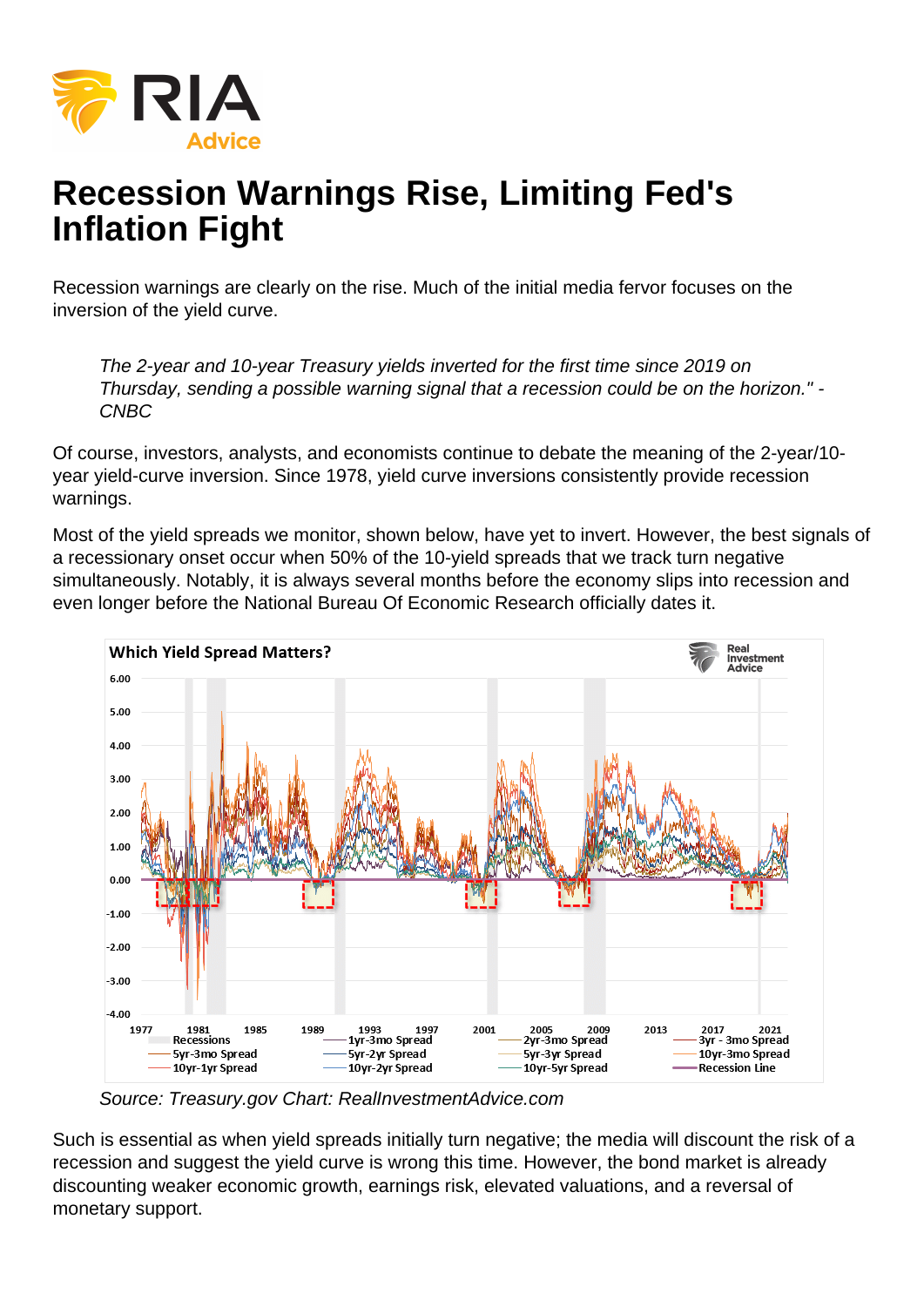Historically, a recession followed when 50% or more of the tracked yield curves became inverted. Every time. [\(Read this for a complete history.\)](https://realinvestmentadvice.com/inverted-yield-curve-history-should-worry-bulls/)

Source: Treasury.gov Chart: RealInvestmentAdvice.com

But it isn't just the yield curve warning of a recession currently.

## Other Indicators Suggesting Recession Risk

Ben Casselman recently penned for Yahoo Finance, ["The U.S. Economy Is Booming?"](https://news.yahoo.com/u-economy-booming-why-economists-115138897.html) To wit:

"Such predictions [of recession} may seem confusing when the economy, by many measures, is booming. The United States has regained more than 90% of the jobs lost in the early weeks of the pandemic, and employers are continuing to hire at a breakneck pace, adding 431,000 jobs in March alone. The unemployment rate has fallen to 3.6%, barely above the pre-pandemic level, which was itself a half-century low."

Interestingly, many of the data points suggesting the "economy is booming" are lagging indicators subject to significant negative revisions in the future. Furthermore, as is always the case, record levels of anything are a "record" because such was the high or low watermark of the previous cycle.

For example, Ben notes the U.S. has regained 90% of the jobs lost. Such certainly sounds robust until you realize we are not creating NEW jobs to absorb a growing population but only rehiring for the job vacancies created by the shutdown. However, more notably, near record-low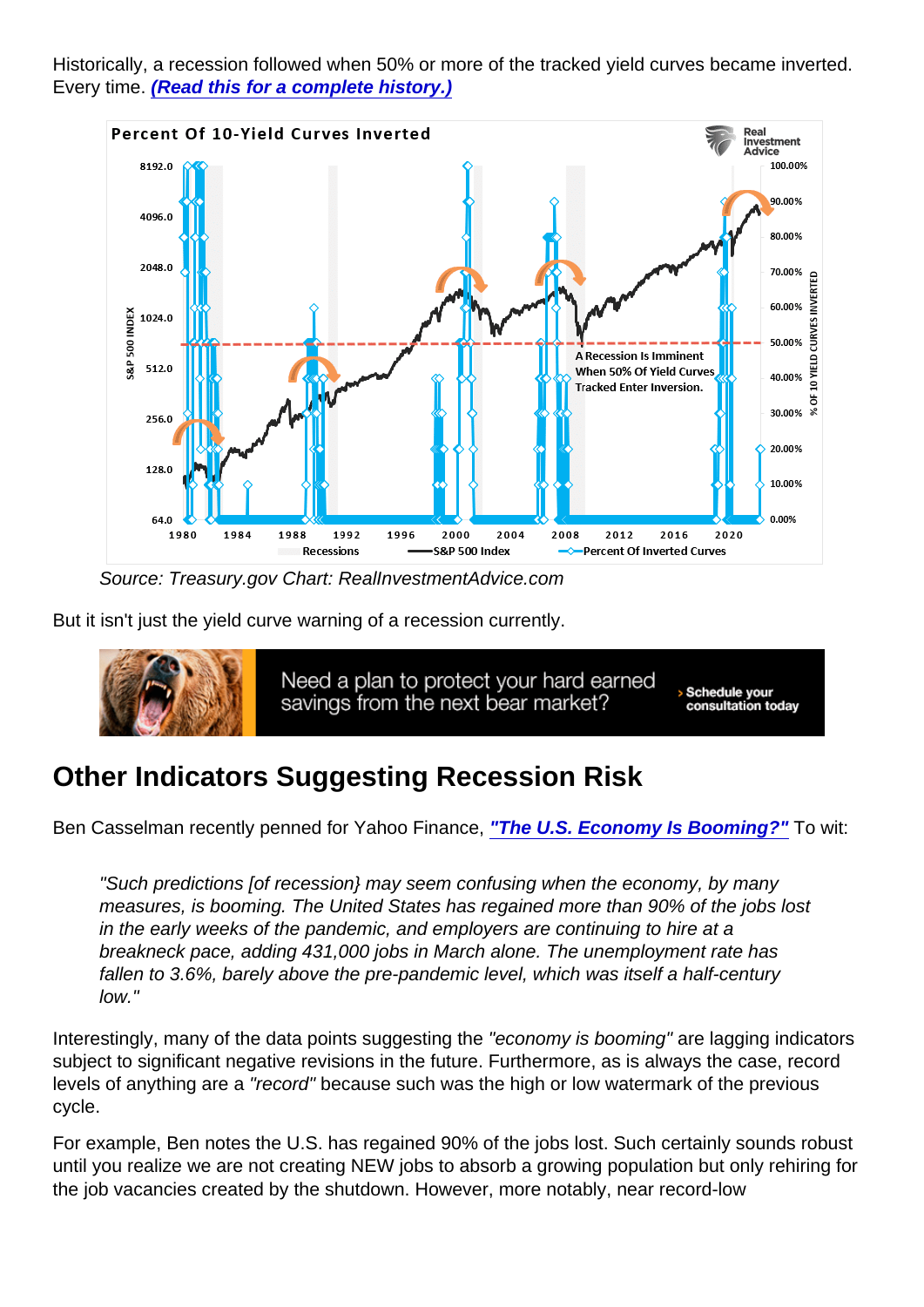unemployment is also a recessionary warning sign.

Source: St. Louis Federal Reserve Chart via RealInvestmentAdvice.com

While such seems counter-intuitive, it isn't.

?The economy has to slow somewhat in the not-too-distant future, because at 3.8% unemployment, ?We?re out of workers. It?s hard to produce more when there is no one to produce it.? ? ? The Financial Times

As noted, unemployment is a lagging indicator. However, freight transportation is a leading indicator that suggests the economy is NOT booming. If the economy is booming, the demand for goods gets reflected in higher freight shipments. Currently, that is not the case, and when coupled with increased expenditure levels, the slowdown could be more dramatic.

Source: St. Louis Federal Reserve Chart via RealInvestmentAdvice.com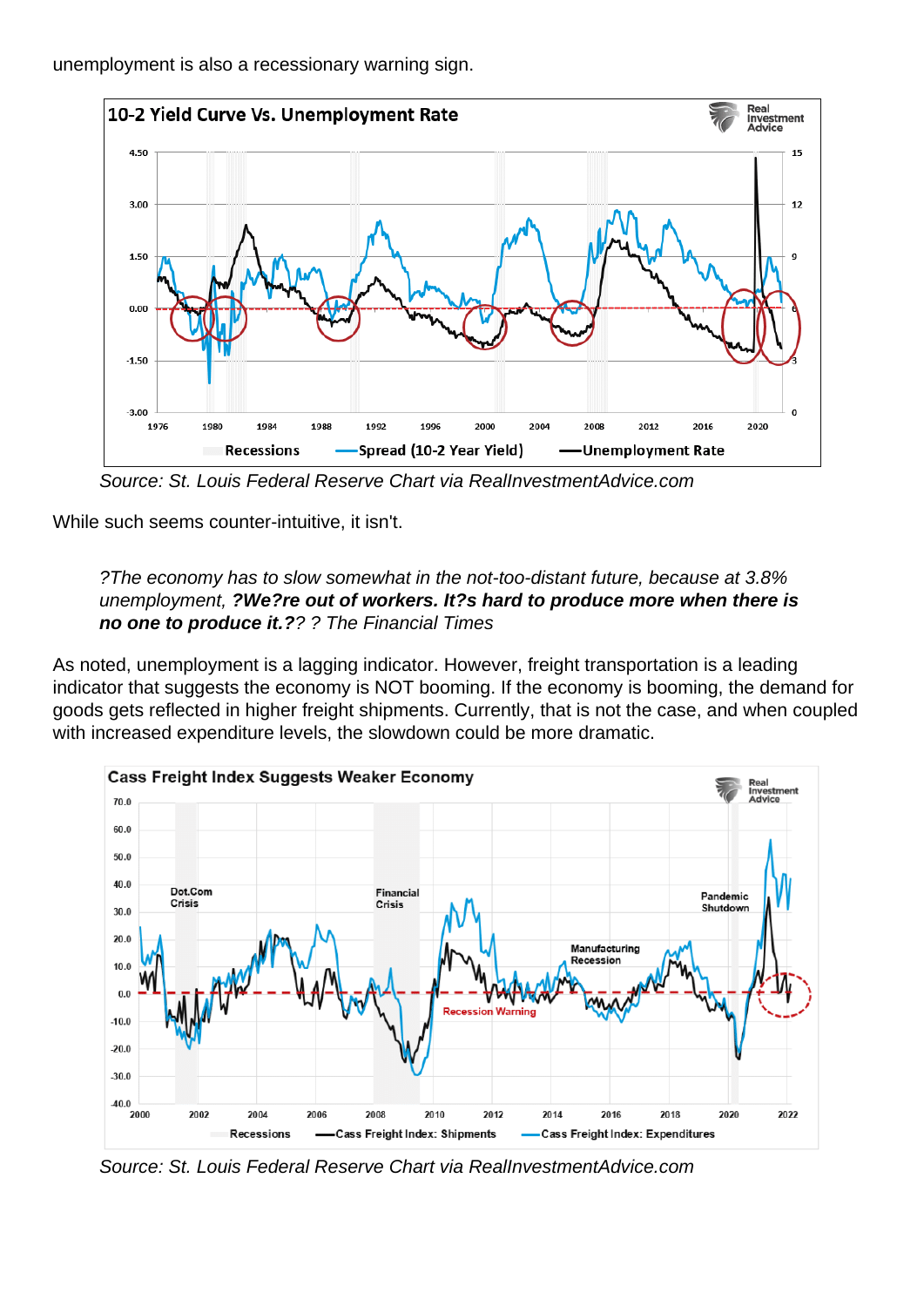## Housing Supply & Mortgage Rates

Of course, given record levels of housing activity rivaled that seen before the "Great Financial Crisis," we would be remiss not to take note.

Housing is economically sensitive and gets driven by income and mortgage rates. Following the pandemic-driven shutdown, the flood of checks to households, combined with record-low mortgage rates, led to another "great housing boom."

Housing inventories dropped to low levels due to surging demand and lots of liquidity. However, as we addressed previously, there is [no such thing as a "housing shortage."](https://realinvestmentadvice.com/3-reasons-why-there-really-is-no-housing-shortage/)

"Not surprisingly, recessions have a nasty habit of rapidly increasing the housing supply . As job losses mount, the available pool of buyers who can afford to buy a home sharply contracts. Given that 'housing inventory' is a function of buyers versus the number of houses for sale, the numerator?s reduction matters much."

As mortgage rates rise, so do housing inventories as demand drops. Furthermore, as opposed to employment which is a lagging indicator, inventories at roughly 8-months of supply often predict an impending recession.

Source: St. Louis Federal Reserve Chart via RealInvestmentAdvice.com

As opposed to employment, many other leading indicators currently point to an economic slowdown or worse.

At the same time, the "demand economy," created by trillions of monetary liquidity sent directly to households, is reverting to a "supply economy." As supply outstrips demand, the eventual deflationary drag will become problematic for the Fed.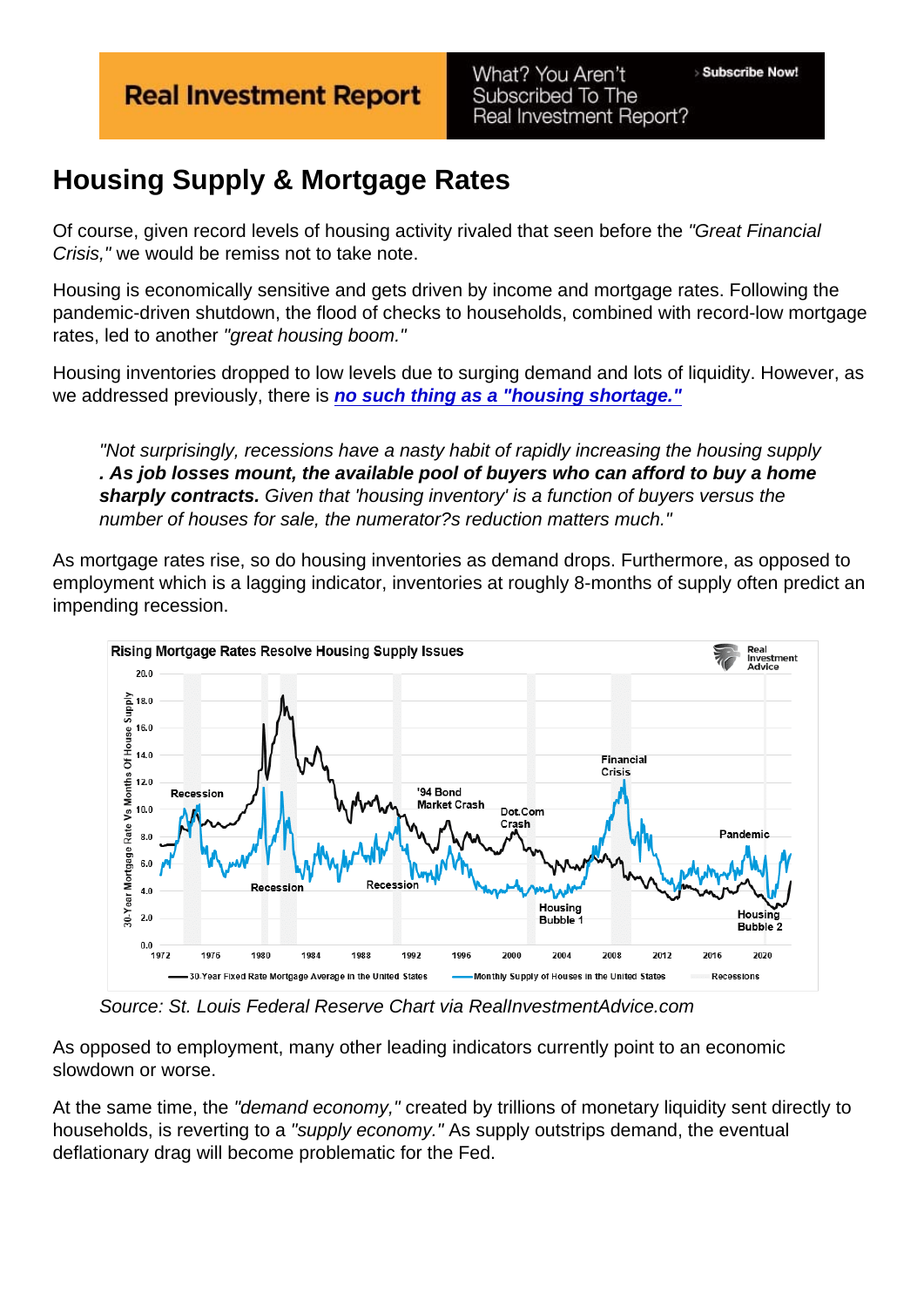## The Fed's Inflation Fight Will Be Short-Lived

We've often argued that in 2020 and 2021, the Fed should have been hiking rates due to the impending inflationary spike from excess monetary liquidity. Unfortunately, the Fed kept rates at 0% for far too long, and now they are getting forced into an aggressive rate hiking campaign to combat an "inflation monster" of their own making.

While many believe the Fed will focus on the inflation fight despite impending financial instability, history suggests they won't be. Ever since the "Great Financial Crisis," the Fed has repeatedly rescued the financial markets [from declines to maintain stability.](https://realinvestmentadvice.com/fed-rate-hikes-risks-of-financial-instability-part-ii/)

Source: St. Louis Federal Reserve Chart via RealInvestmentAdvice.com

The Fed may indeed be able to hike rates currently to battle inflation without pushing the economy into a recession. While many suggest "this time is different" as the 3-month versus 10-year yield curve is not inverted, as the Fed hikes rates, it won't take long to catch up.